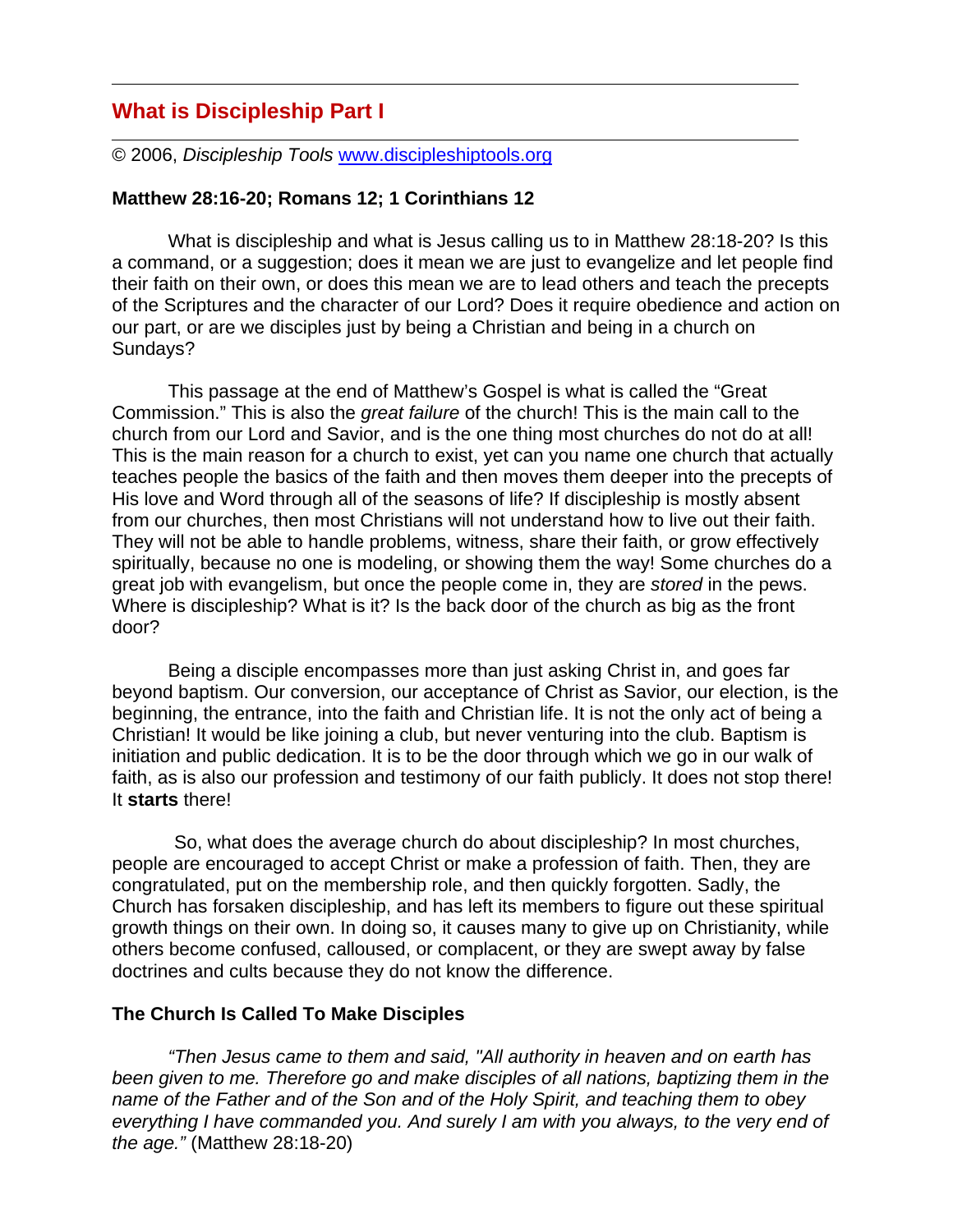This is perhaps the chief characteristic that most churches somehow forget. It is also the quintessential aspect and reason the church exists. So, why is it that so few churches actually have disciple making as a primary ministry? For most churches, it is something they think they are already doing when in fact they are not. Saying that going to church on Sunday is discipleship, or providing a couple of token adult Sunday school classes that few attend, is not discipleship. Some churches throw it in as an afterthought, or may offer a class or something related to the subject.

Due to our human, fallen thinking, we desire the right to ourselves more than we desire the life that Christ has for us. It is difficult for the non-Christian to except a Savior when they think they have to give up their rights. It is similarly difficult for the Christian to live a life that is truly surrendered and poured out to the sovereignty of God. Yet, true discipleship cannot begin until we learn one key important aspect of life: there is one God and you are not He! We must learn to yield to the Lordship of our God and not to the desires of our will. When we do this, the discipleship process can begin. However, when we refuse, we will be the strife and conflict that gives Christianity a "black eye." We become the problem rather than the solution.

 Therefore, discipleship as a priority gets lost. We make up excuses saying, *"Well, people will not come; We are Christians already, so we are Disciples already; The Spirit will guide them; That is not what Jesus was saying; He is saying for us to evangelize only; we do not have anybody to lead it; etc...*" Excuses, excuses, excuses, and no response to Christ! What they do not realize is we are not responsible for people coming; we are only responsible for obeying our Lord and doing it! The reason there is no one to lead it is that there is an extreme lack of real disciples in the church; that is, people whose lives are surrendered to Christ and out of gratitude to Him are modeling and teaching Biblical precepts to others. Even the Apostle Paul spent three years being discipled by Barnabas, and he received his call and was empowered directly from Christ Himself!

Humbleness is characterized by the willingness to grow in Christ, and receive learning and experience growth. Peter tells us we ought to be humble toward one other so that we can know the grace of God and not be in opposition to God. Then secondly, he says, we had better be humble, not only toward one another, but toward God. This is so straightforward. This is so essential to be a blessed church, to be a growing church, not in numbers, but in discipleship!

Check out some passages that tell us discipleship and mentoring are not an option, but a command: Matthew 28:16-20; Romans 12; 1 Corinthians 12; Galatians 6:1-10; Mark 1:35 – 2:12. We must follow out of our obedience and mentor in a multigenerational lifestyle, caring for the total person. This will move us from just playing church, to really *being* a church.

The effective church is mentoring, building relationships, and teaching each of the members by other, caring people, who are being discipled themselves, who are being taught, encouraged, and led. The death of a church happens when we follow political trends, not the national politics, but the patriarchal personalities that want to control people. In addition, when we have a controlling attitude, we do not allow God to control us, thus, we become empty shells and hollow logs. Being hollow means there is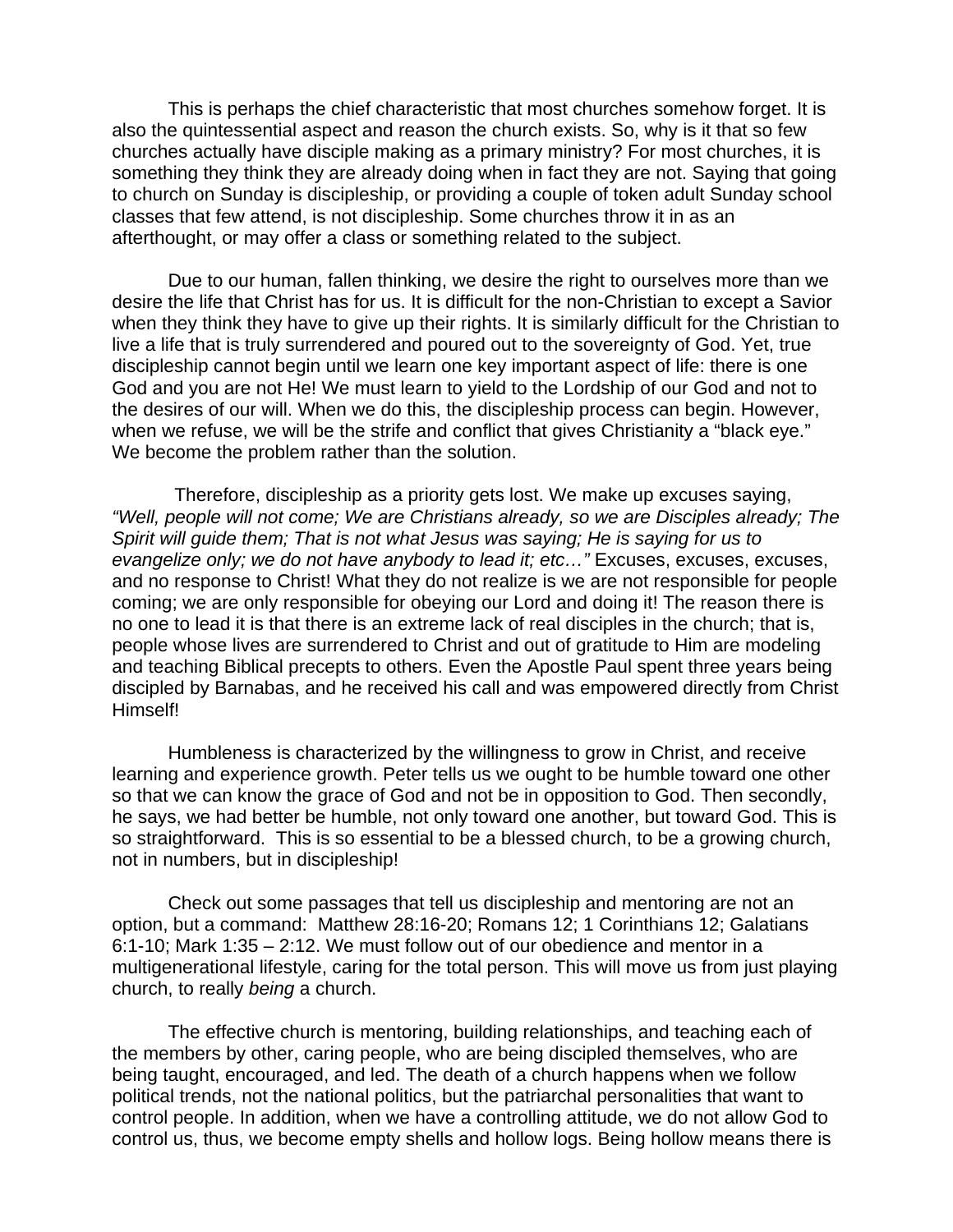nothing working within us, there is no Creator of the universe leading and directing our ways, so, we become worthless to the Kingdom of God.

Making disciples takes vision and the understanding of Scripture. It gives the church a purpose to forms leaders who grow other leaders in an outgrowth of their growth. The Christian, especially the leader, who disciples and equips others is a person who is living the faith for themselves and setting goals for their personal growth before they set goals for others. Their skills and abilities are growing them to be a better worker because first, they are striving to be a better child of God.

From the character of Christ will come the conduct of Christ, if we chose to follow Him. Then, those values of our daily walk, which drive our behaviors, will, in turn, influence others. You cannot lead where you have not been, or where you do not know the direction to go. This is why discipleship is so essential to the aspect of being a Christian. We are called, not to just visualize discipleship, but to do it; not to just talk about it, but to do it. One cannot just think about dinner and satisfy hunger; the meal has to be prepared, then eaten! The effective church will take Scripture and the call of our Lord seriously, and then implement it into functioning!

Jesus' purpose for His three years of earthly ministry was the discipleship and equipping of the 12 Disciples. This was His drive and where most of His time was spent. He was focused on the teaching of the kingdom of God, teaching men to see beyond their present situation to the life to come. With His teaching, Jesus entrusted His church and people to the care of the people He taught. They were to replicate themselves to others. The objective was that every Believer was an equipper, every member a minister, every Christian involved in the life and gifts of the Body to influence the world.

The Word must touch who we are, and transform the very core of our being. This is the knowledge that leads and transforms. One cannot lead where he does not know the way, and to know the way you must have knowledge. Knowledge comes from experience, and experience comes from discipleship. The will of God is for us to study His Word, which will change our behaviors. A Christian and especially a leader in the church must have the knowledge and experience to put into practice the work that needs to be done. The disciple will be studious so that the Word nourishes him. He must study and apply the Scriptures, not just read it occasionally like a novel. The Word must touch who we are and transform the very core of our being. This is the knowledge that leads and transforms.

#### **So, what are we to do?**

 God does not ask us to seek converts, He simply asks us to do Discipleship. Discipleship is modeling and teaching Christians the precepts of the Bible—mainly prayer, doctrine, Christian living, and worship. Yes, we are still to evangelize, but that is not our main mission and call! When we evangelize, we must realize that it is the role of the Holy Spirit to bring people into an intimate relationship with God. This is an act of divine intervention and grace. He uses us as the tools, but He is the means! We are to care, and share with others His love and character. We obey and reach, but we cannot lead people anywhere. He is the One who leads!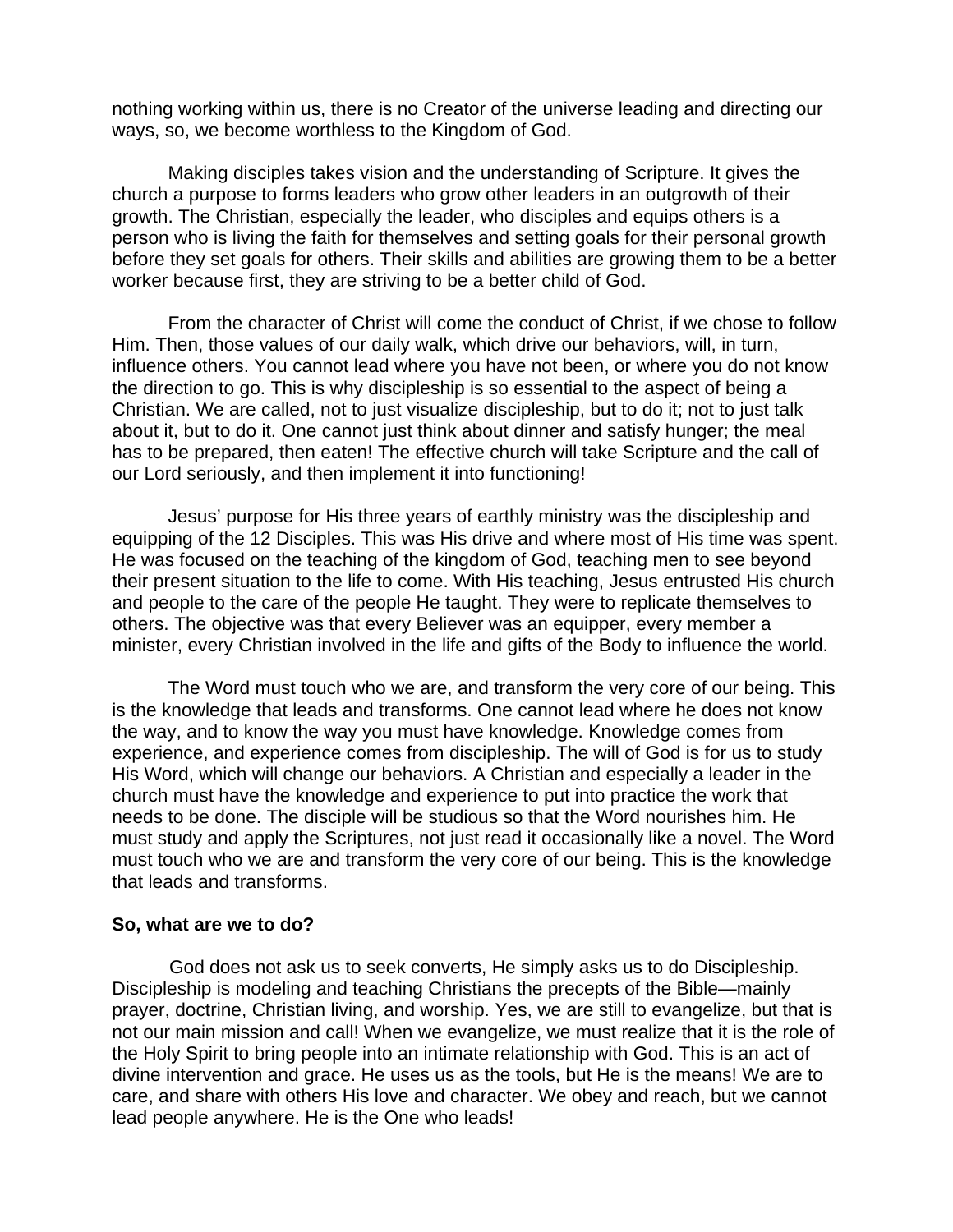This leads us to our role, which is to model to the convert Christ-like character, encouraging others to surrender themselves to Jesus Christ (Gal. 2:20-21). However, this is only the beginning! Jesus is the author and finisher of our faith. Surrender is the process in which we grow toward Him and His will and away from our Will. Surrender is making Christ Lord of all of our life. We have to get rid of our perceptions, reckless ideas, faulty thinking, and other such things that are barriers to our growth, so we can make room for Him. Jesus authors our faith, and teaches us how to run the race according to God's will, His glory, His worship, and His purpose. Thus, we gain a deeper intimacy with our Lord as our Commander and Friend, as our God and our King, as our Love, and our reason for being. In His purposes, we find real contentment, joy, and fulfillment.

## **There are three main areas or principles in discipleship:**

- **1. Relationships and Mentoring**
- **2. Teaching**
- **3. Service**

## **Relationships**

We are called to build a network of relationships so we can build one another up in the faith through friendship and mentoring! (fishers of men) Most people are intimidated by discipleship out of ignorance, fear, unawareness, or just not wanting to be bothered out of their "comfort zone." The term, *discipleship*, has been viewed as something only for the spiritually mature, or just for certain people, such as Sunday school teachers and Bible study leaders. What we need to see is Barnabus and Paul, and, later, Paul and Timothy, where the elder, more experienced Christian takes the inexperienced Christian under his wing, and helps him to become a better, deeper, more effective Christian for God's glory. Keep in mind that Paul was highly educated and an experienced leader, and although Barnabus may have not been educated formally as Paul was, or at Paul's level in the world, Barnabus was Paul's superior in the experience and knowledge of the Word. Friendship, knowledge, experience combined into mentoring, and the quality of the relationship are the keys for this spiritual growth to have happened. Discipleship equals friendship with a Christ-centered focus. However, it is very important that we make disciples in His image, not ours!

# **Teaching**

The other main principle in discipleship is teaching. We are all called, as a church, to teach one another--not only the kids in Sunday school, but also all Christians at all ages and levels--how to live the Christian life. The new Christian, (and all Christians for that matter) need sound instructions on how to live the Christian life. We do not learn by magic or osmosis. Although the Spirit will lead, it is still our responsibility to learn and grow, and then to teach others! In most churches, there are some opportunities to be in Bible studies, and even teach. The focus must be to teach the basics first--how to study the Bible, how to pray, how to worship, essential doctrine, etc And, as we grow, how to be a Christian family, how to find God's will, our conduct in the work place, discovering our spiritual gifts, leadership, and so forth. Then, the deeper expressions into the faith can be explored, along with accountability, and so forth.